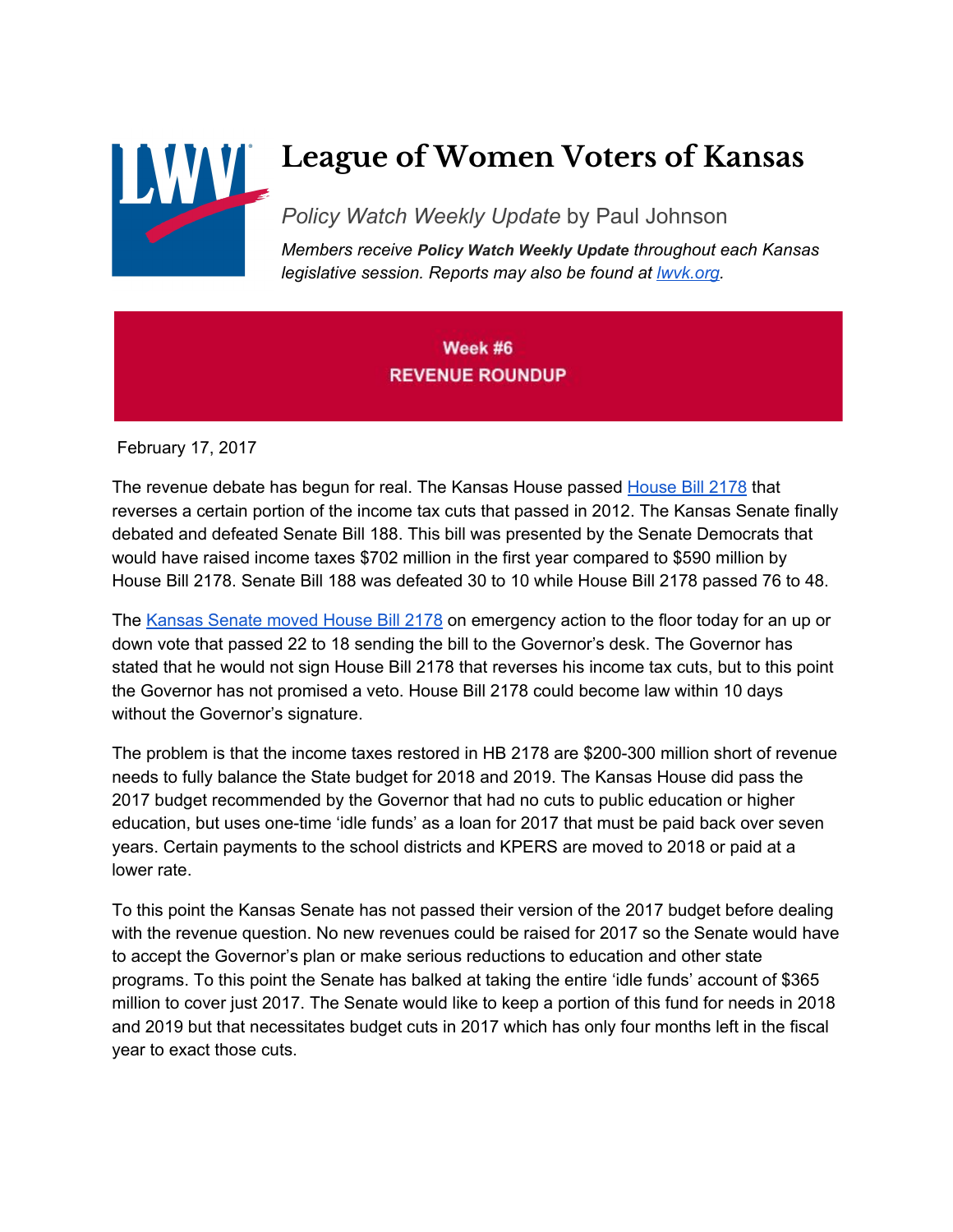The future of the 2018 and 2019 State budget hangs in the balance. The partial restoration of income taxes in HB 2178 leaves an ending balance of just a few million for 2018. The issue of taking most sales tax from the highway fund is still in play. The lowering of payments to KPERS means a higher cost to Kansas as the actuarial balance date is moved from 2033 to 2043. There would be no extra funds to design a new school funding formula that hopefully would restore the operational cuts made over the last seven years. The Governor's plan to securitize the 'tobacco settlement' and use that one-time payment to shore up the ending balances seems dead. To this point, the Governor's proposal to raise tobacco and liquor taxes has had very little traction.

This revenue debate will have many twists and turns to go. The actual revenue collections for March, April and May will impact the final budget. One hope is that the consensus revenue estimators lowered the revenue projections so much last November that increases are more likely as we saw with the January receipts.

The consensus estimators are scheduled to meet on April 20 to develop new revenue projections for the next 30 months. These new estimates will have to be used to finalize the 2018 budget during the veto session that starts May 1.

What is lurking in the background is a decision by the Kansas Supreme Court on the 'adequacy' of school funding. To this point, the revenue source that has not been debated is the 20 mills of property tax dedicated to public schools. In 1995, this mill levy was 35. Every one mill raises \$30 million. If the Court orders more funding, the Court may give the State a few years to raise funds and ratcheting up the mill levy may well be a key part. A final revenue package to supplement the income tax and increase ending balances may well have some consumption taxes (tobacco, liquor) and some fuel taxes dedicated to the highway fund.

#### WATER ISSUES

The House Water and Environment committee had a long and detailed debate on proposals to raise funds for the State Water Plan (SWP). This committee is very concerned that the momentum gained over the last two years in developing the 50 year Water Supply Vision by the Kansas Water Authority, the Governor's Blue Ribbon Task Force and the 14 regional watershed advisory committees (consisting of 160 volunteers) will be lost and the funding debate restarted a few years from now. Unfortunately, the Governor did not accept the dedicated sales tax proposal from the Blue Ribbon Task Force or the request from the Kansas Water Authority to reinstate the \$6 million transfer from the State General Fund and \$2 million from lottery funds to fund the SWP.

Once again, the revenue crisis stands in the way of fully funding the SWP. The committee requested that the chair, vice-chair and ranking minority member go to the House leadership to see where the full funding of the SWP falls on the priority list. The decision was made to wait for the full revenue debate to play out before taking legislation to the floor to reinstate the revenue transfers. (These are transfers promised long before the Water Vision Plan and the Blue Ribbon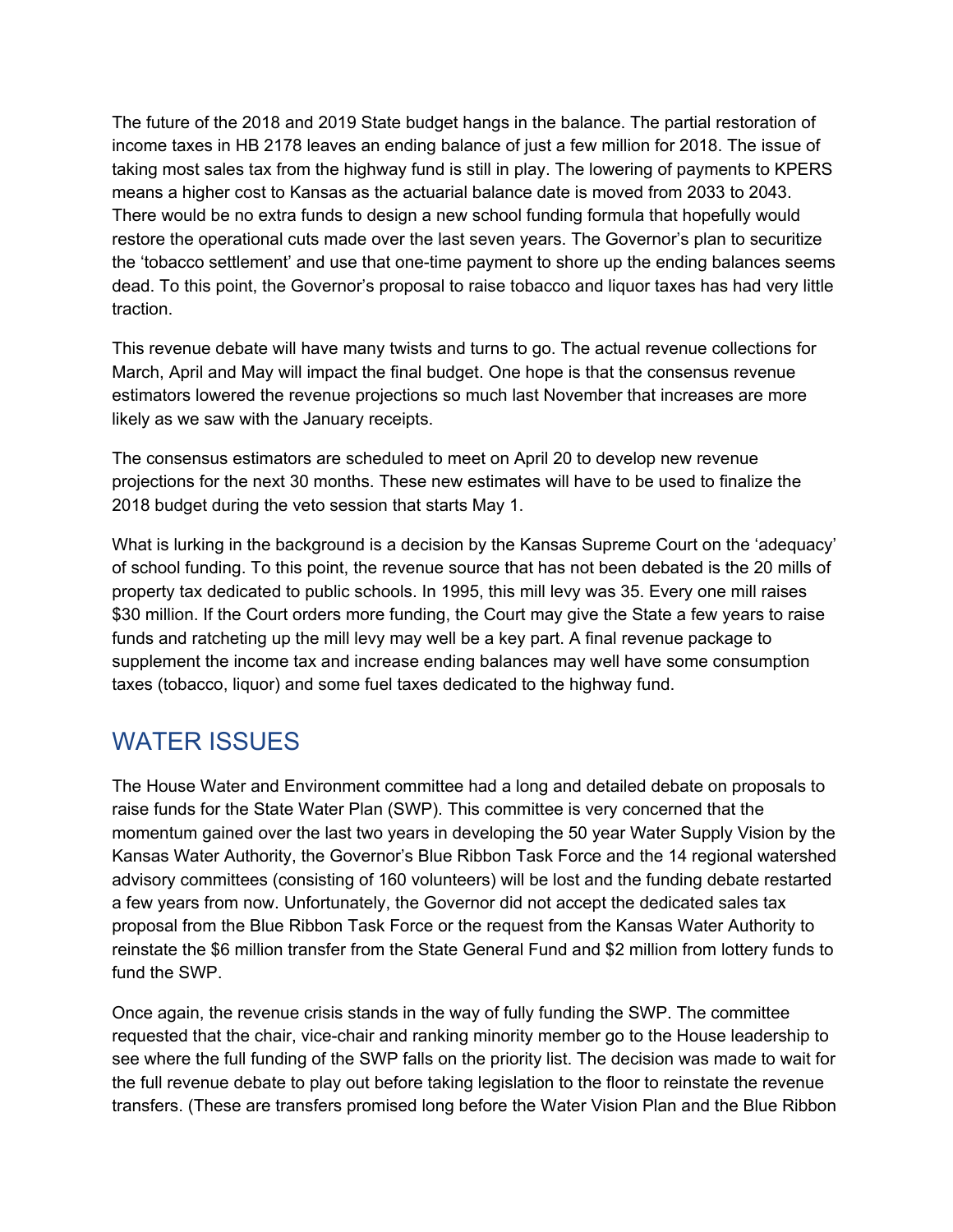Task Force issued its projections for what is needed to adequately fund the state's water plan. The transfers have not been made for several years).

Two bills passed by this committee have now been blessed so these bills can be debated at any time. The motion was not made to vote on the Blue Ribbon's Task Force dedicated sales tax constitutional amendment (1/10<sup>th</sup> of 1 cent raising \$45 million). None of the agricultural or municipal interests can answer how to make up for this \$45 million lost to other programs. The large farm groups are adamant that existing fees on chemicals or water use should not be raised and if the sales tax does pass that these existing fees would be repealed.

To pass this constitutional amendment will take a 2/3rds vote of both the House and Senate to put the measure on the November 2018 general election ballot. The Chairman questioned whether if this water proposal is put in the State Constitution, will other groups have a similar request for their programs?

Public education is supposed to be adequately funded and that has been cause for endless litigation. One committee member supported increasing and actually collecting fines on overuse of existing water rights. For another committee member, the concern was over water abuse and that certain irrigators were applying too much water for very limited crop production. What seems clear now is that there is no political support to put a fee on Agricultural use of groundwater even though crop irrigation accounts for 80-85% of water use in Kansas.

What may happen is the development of a groundwater plan and a surface water plan with identifiable fees and funding dedicated to these respective plans. With a water debate that has been going for decades, the mining of the Ogallala water continues with very little improvement and the sedimentation of the reservoirs that supply most Kansans with drinking water continues at an alarming rate.

Beyond the question of funding comes the water battle over defining impairment of a water right and how to enforce the protection of water rights? Amazingly, Kansas has had very few water law cases decided in court to define impairment. Right now a water rights holder that claims an impairment can go directly to court or to the Chief Engineer in the Kansas Department of Agriculture Division of Water Resources (DWR). The court often directs the Chief Engineer to investigate the complaint. Senate Bill 48 mandates that the senior water right holder who claims impairment by a junior right water holder must first file a complaint with the DWR. The Chief Engineer will have two weeks to start the investigation, notify all parties and hopefully resolve the complaint within 12 months. One hope is that DWR will bring consistency to defining an impairment as opposed to a patchwork set of decisions by judges.

As the Ogallala continues to decline, the battle over water intensifies. Does impairment have to be immediate for this growing season or can impairment be calculated for the next decade? State water law states that a water right is a 'property right' that cannot be taken without some compensation but that fundamental issue has never been fully litigated and decided by a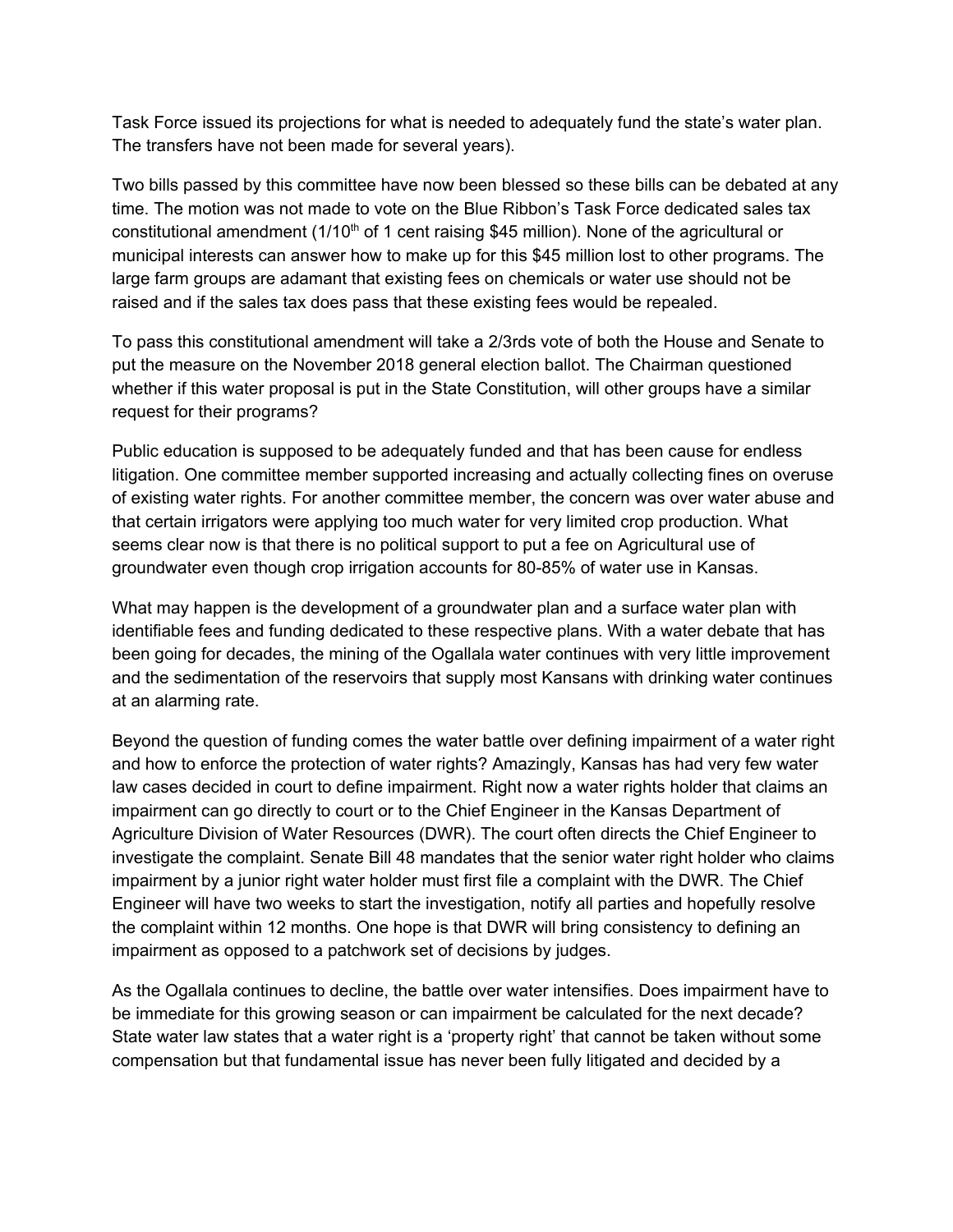Kansas court. The dilemma is that Kansas has over-appropriated the Ogallala with too many water rights and yet by law this groundwater is owned by all Kansans.

## LEGISLATIVE NOTES

The debate over KanCare (Medicaid) expansion continues on over the actual cost to the Kansas budget. KDH&E and the Division of the Budget have set very high costs to the State while the advocates stress the complete economic impact of expanded employment, better payment rates to providers and less costly emergency care & uncompensated care by all hospitals. With the strong support by many groups, it is hard to believe there will not be a full House floor debate.

The noxious weed debate continues in the Senate. The House held a hearing last week on HB 2246 which would amend the noxious weed law; it appears there will be no further action this session (although we will watch this.) However, the Senate Agriculture and Natural Resources committee passed Senate Bill 117 that allows any county the authority to declare 'the wild blackberry' a noxious weed in their county. Counties can also declare the 'multiflora rose' and the 'bull thistle' a noxious weed. The State has 12 weeds on the statewide list that are listed as noxious. SB 117 was requested by the Kansas Livestock Association. The concern came from Chase County with particular concern over grazing areas and that burning the Flint Hills expands the areas of wild blackberries. The primary chemical control will be 2-4D.

The gun debate on concealed weapons in public buildings has made little progress so far. On a voice vote, the Senate Federal and State Affairs committee refused to endorse a bill to allow certain public buildings the right to ban concealed guns. This past week the House Federal and State Affairs committee tied 11 to 11 on passing legislation to allow the KU Hospital the right to continue to ban concealed guns. The Chairman refused to vote to break the tie. If possible, amendments on this issue will be offered on the House and Senate floor.

This 2017 legislative session is approaching the halfway point next week. Final committee hearings will be held on Monday while the full House and Senate will have all-day floor debates on Tuesday, Wednesday and Thursday to beat the deadline to move legislation to the second chamber. The House and Senate will be off from February 24 to March 6. The final day of the regular session will be April 7. The veto session will start May 1 and it is very uncertain how long the veto session will last. There have been 366 bills filed in the House and 204 bills filed in the Senate.

### FEDERAL ANTITRUST ENFORCEMENT

Hundreds of organizations including the Kansas Rural Center oppose the impending mergers of the world's largest agrochemical and seed companies. The proposed mergers – of Dow Chemical with DuPont, Monsanto with Bayer AG, and Syngenta with ChemChina – are each problematic on their own, with many likely negative impacts on farmers, businesses, workers,